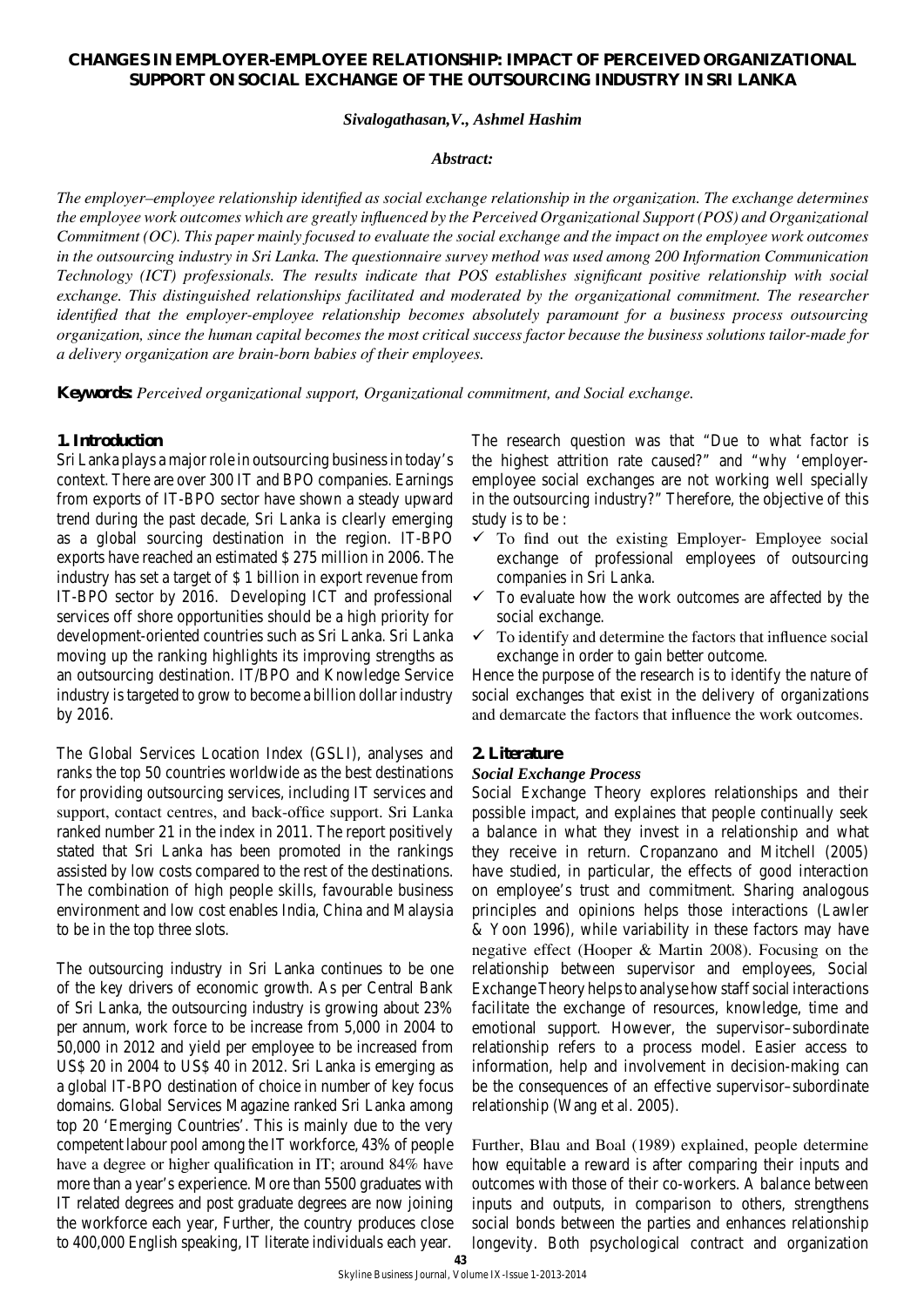commitment literatures have emphasized the importance of employee perceptions of the exchange relationship with the organizations. The commitment is best conceptualised as a social exchange relationship in which perceived value or perceived organizational support represent the employer side of exchange (Eisenberger, et.al 1990).

In the literature, trust, investment and long-term orientation are viewed as the basis for the relationship underlying social exchanges. In fact, investment and trust are intertwined in exchange relationships with some inherent risk that the investment will not be repaid, requiring trust. However, social exchanges require a long-term orientation, since the exchange is ongoing and based on feelings of obligation (Blau, 1964; Eisenberger, et.al, 1987; Cotterell, et.al 1992; Rousseau, 1995).

## *Perceived organizational support*

Perceived organisational support is an example of workplace relationships and can be conceptualised using social exchange theory because it is also based on the idea of reciprocity between employees and the organisation. It is defined as an employee's perception of the extent to which the organisation values the work done and cares about them (Allen et al. 2003). The training is likely to be put into practice if employees receive organisational support Gumuseli and Ergin (2002). In addition, in some studies, perceived organisational support has been found to have a greater impact on affective commitment compared with supervisor–subordinate relationships, and engagement of employees (Settoon et al. 1996; Saks 2006). Eisenberger et al. (2002) found that perceived organisational support significantly affected commitment, citizenship behaviour and retention, and the impact depended on the quality of perceived reciprocity that had occurred. However, there is less research examining the relationship between workplace relationship and engagement, especially in the ICT environment.

Perceived organisational support is defined as the extent to which employees perceive that their contributions are valued by their organization and that the firm cares about their well-being (Eisenberger et al., 1986; Cropanzano & Mitchell, 2005). Essentially, social exchange theory applied in the work context argues that employees are willing to exchange their effort and time for various rewards offered them by the organization. Social exchange theory posits that employees are willing to exchange work performance for additional factors that are less tangible such as feeling valued and supported. Perceived organisational support signals an employer's commitment to employees whereby employees reciprocate with increased efforts to help the organization. High perceived organisational support provides an indication that extra effort and performance will be noted and rewarded. Low perceived organisational support, on the other hand, implies that employees are disadvantaged in their exchange relationship with the organization and they run the risk that their efforts and performance will fail to be adequately compensated (Olga Epitropaki and Robin Martin, 2013).

Employees perceptions of high perceived organisational support will be accompanied by views of increased access

to various resources. The high perceived organisational support will constitute a resource-munificent condition whereas low perceived organisational support will be experienced as a resource-constrained condition. When perceived organisational support is high, employees will trust the organization to provide them access to the valuable resources. As a result, employees will be likely to use soft tactics to influence a manager. Rhoades and Eisenberger (2002) indicated that three general categories of favourable treatment received by employees such as fairness of treatment, supervisors support, and rewards and job conditions are positively related to perceived organizational support, which, in turn, is associated with outcomes favoured by employees increased job satisfaction, positive mood, and reduced stress and the organization - increased affective commitment and performance and reduced turnover.

# *Organizational Commitment*

Organizational commitment is the employee's psychological attachment to the organization. It is an attitude which can be contrasted with other work and related employee attitudes. Beyond this general sense, organizational scientists have developed many definitions of organizational commitment. An individual's perceptions of their reciprocal obligations are often generated very early in the employer-employee relationship and can cover a range of issues including promotional opportunities, training and development, and the level of decision-making responsibility that the employee will receive (Turnley and Feldman 2000). According to Meyer and Allen's (1991) three-component model of commitment, which characterize an employee's commitment to the organization. Affective Commitment: is defined as the employee's positive emotional attachment to the organization. An employee who is affectively committed strongly identifies with the goals of the organization and desires to remain a part of the organization. Continuance Commitment: The individual commits to the organization because he or she perceives high costs of losing organizational membership, including economic costs (such as pension accruals) and social costs (friendship ties with co-workers) that would be incurred. And Normative Commitment: The individual commits to and remains with an organization because of feelings of obligation.

# *Superior Work Performance*

The human relations school of managerial thought (Roethlisberger and Dickson, 1967), which basically argues that employee performance will improve as the employment relationship improves, has resulted in a wide variety of theories attempting to explain why this change occurs. The explanation provided by social exchange argues that the employee may perform at a higher level because an employee perceives an obligation to reciprocate for social gifts granted by the employer (Organ, 1977). Given social exchange arguments and past empirical evidence, we believe that perceived organizational support will be linked to both task and contextual performance. Social exchange theory suggests that positive perceptions about the employment relationship will lead to beneficial work behaviours through the process of obligatory reciprocation (Blau, 1964). The concept of the commitment is close to the concept involvement and identification. It can be argued that commitment can be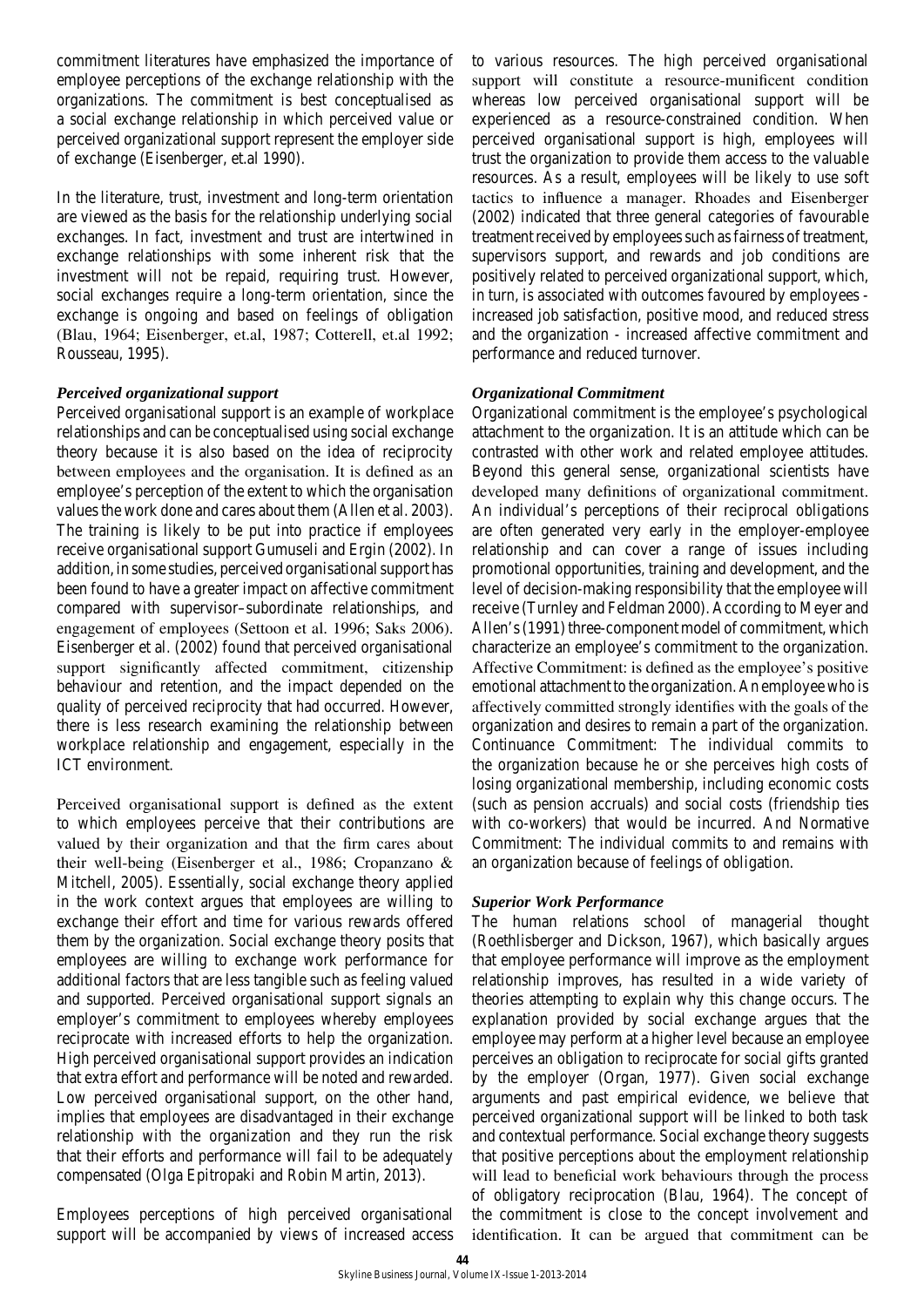viewed as an attitude or proximity towards the organization which links or attaches the identity of the employee, often to the organization.

## *Organizational Citizenship Behaviours*

Organizational citizenship behaviour is a unique aspect of individual activity at work, first mentioned in the early 1980s. It represents individual behaviour that is discretionary, not directly or explicitly recognized by the formal reward system, and in the aggregate promotes the efficient and effective functioning of the organization Organ (1988). These behaviours are rather a matter of personal choice, such that their omissions are not generally understood as punishable. Organizational citizenship behaviours are thought to have an important impact on the effectiveness and efficiency of work teams and organizations, therefore contributing to the overall productivity of the organization. Organizational citizenship behaviours are often considered a subset of contextual performance, employee behaviours, although not critical to the task or job, serve to facilitate organizational functioning (Lee and Allen, 2002).

#### *Relative Absenteeism*

Absenteeism is a habitual pattern of absence from a duty or obligation. Traditionally, absenteeism has been viewed as an indicator of poor individual performance, as well as a breach of an implicit contract between employee and employer; it was seen as a management problem, and framed in economic or quasi-economic terms. Frequent absence from the workplace may be indicative of poor morale or of sick building syndrome. However, many employers have implemented absence policies which make no distinction between absences for genuine illness and absence for inappropriate reasons. One of these policies is the calculation of the Bradford factor, which only takes the total number and frequency of absences into account, not the kind of absence. Employee absenteeism is the absence of an employee from work (Nelson & Quick 2008). It is two types: Innocent absenteeism - is one in which the employee is absent from work due to genuine cause or reason. It may be due to his illness or personal family problem or any other real reason and Culpable Absenteeism - is one in which a person is absent from work without any genuine reason or cause. He may be pretending to be ill or just wanted a holiday and stay at home.

## *Relative lateness*

Lateness behaviour can be described as arriving at work after scheduled time (Shafritz, 1980). Typically, lateness is addressed in the literature as withdrawal behaviour, a category that includes absence and turnover as well (Herzberg 1957). Compared to the latter behaviours, lateness is a milder form of withdrawal, not every case of late arrival can be considered a violation of company rules. Another distinctive characteristic of lateness is that typically it is a violation of behaviour within the employees' control. Whereas worker dismissal is an involuntary type of turn over, and certified sickness or funeral attendance can be classified as involuntary absence (March and Simon, 1958). Most of the lateness occurrence can be avoided. Indeed, although some cases of lateness are not made intentionally. Blau (1994) has indicated, that proper time management may reduce the tardiness even when the immediate cause is not with the employee's direct control. From the late employees perspective, lateness behaviour may indicate the initial withdrawal from the work, that may deteriorate towards more sever withdrawal such as absenteeism and turnover.

The literature constructively discusses the strategic subject's areas which are required for this research in a standardized manner. While the contracts virtually exists in distinguished dimensions the incorporated literature illustrates that the social exchange to have relationship with superior work performance, organizational citizenship behaviour, relative absenteeism and relative lateness.



**Figure 1: Illustrate the Conceptual Frame Work**

The above conceptual diagram was developed based on the existing literature incorporated in this research study. It is constructively argued that perceived organizational support is linked to organizational exchange process via organizational commitment as a moderator. Further, the exchange process results in the social exchange which in turn influences the work related outcome of employees.

*Hypothesis1:* Higher POS is positively correlated to social exchange process by moderating organizational commitment which leads to positive superior work performance and organizational citizenship behaviour.

*Hypothesis2:* Higher POS is positively correlated to social exchange process by moderating organizational commitment leads to negative relative absenteeism and relative lateness.

## **3. Research Methodology**

A large number of small players primarily dominates the outsourcing industry in Sri Lanka. The study was limited to a few selected players in the outsourcing organizations located in Colombo city. The study has carried out user satisfied sampling approach within the 200 selected samples in five organizations. The sample included the male and female distribution rate as per the organizations proportionate. Population data was gathered using a quantitative technique method by standard questionnaire. The sample is realistic and purposeful. It is comprised of employees from all functional areas such as delivery, process, HR, finance, training, IT, and administration. The researcher meaningfully used the Likert scale to measure the deviation of answers. All variables were measured using a 7-point scale from 1 (strongly disagree) to 7 (strongly agree). Further the researcher used regression analysis, ANOVA analysis, and Correlation analysis to analyse the variables. The study used descriptive mean analysis, standard deviation and standard error analysis to validate the reliability of the data.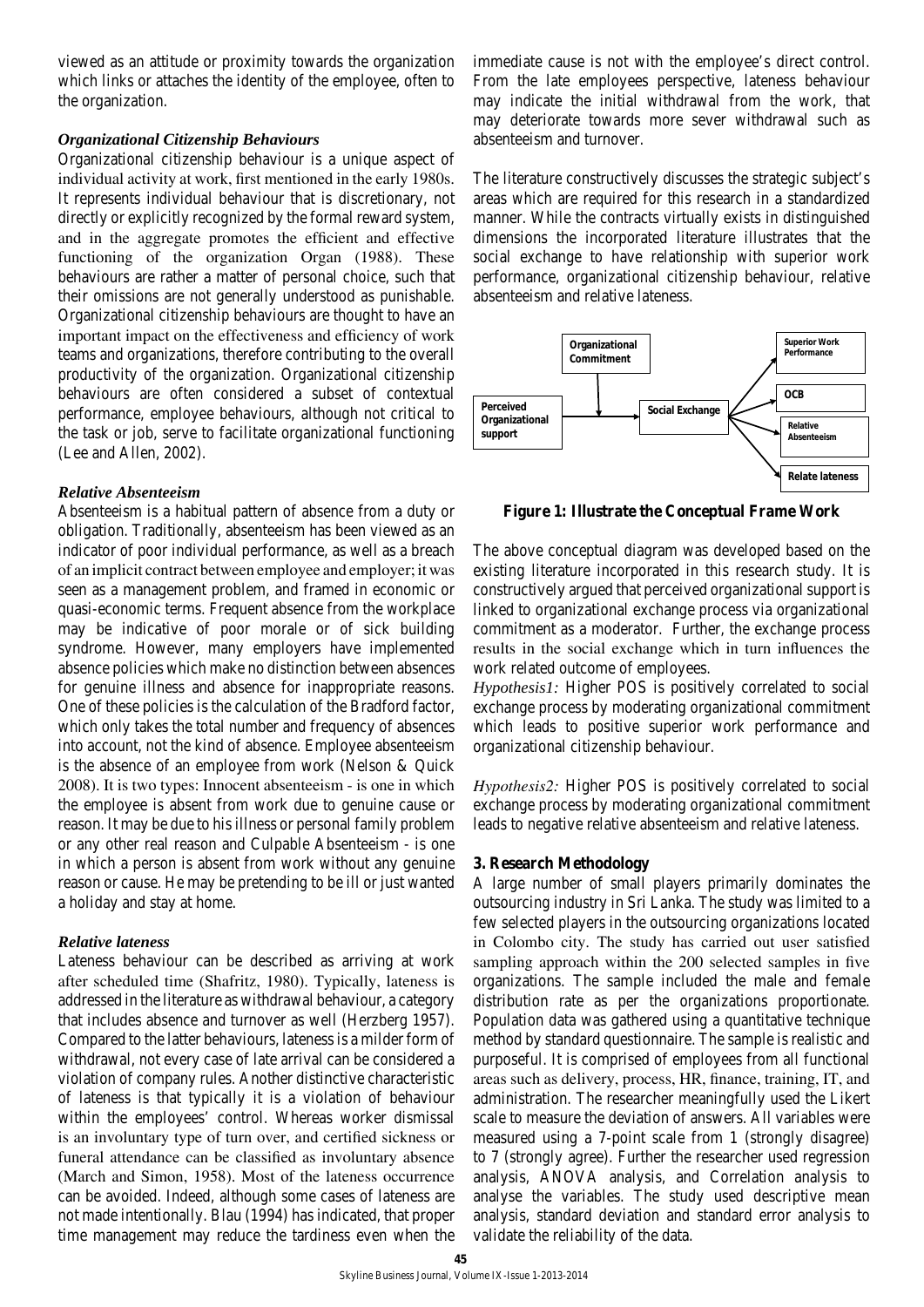## **4. Analysis**

# *Descriptive Statistics*

Out of 200 usable questionnaires 144 responses were received with the response rate of 72%. The average mean age range is between 26-31. Averagely 60% of the employees have a first degree and 20% have a master's level or diploma level qualification. It is highlighted that 1 out of 5 employees have a master's level qualification such as MBA, MSc. However 1 employee out of 5 also is identified with Diploma or Advanced Diploma level qualification. The selected sample comprised of 48.2 % Male and 50% Female employees. It is evident that 42% of the females' employees are employed in the junior- middle level layer. However only 28% of the male segment belongs to junior – middle level segments and 14% of the male segments belong to senior or higher role. This displays a very clear disparity in the male and female employment distribution. Further 70.1% of the employees are demarcated in the permanent cadre. 29.99% of the employees are identified either in the probation or contract status. It is evident that 54% of the employees were in the 6 -12 month tenure, 17% being in the 12-60 months tenure, 5% of the employees with greater than 60 months, and 24% of the employees belongs to less than 6 months tenure.

The study analysed the overall means of independent, depended variables and the attributes. It is highlighted that the perceived organizational support represent the maximum mean scale 7 among the rest. The social exchange and organization commitment were consecutively the highest scales at 6.67 and 6.75. The relative lateness accounts for the lower mean scale 1.80. Interestingly, superior work performance constitutes the highest average mean of 5.37 all entire variables. The second highest average mean is recorded by organizational commitment 5.05, followed by the third highest average means in the perceived organizational support 4.84. The above analysis justifies the validity and the reliability of the data. The average mean analysis, highest and lowest mean scale justify that the employees were able to concisely select or distinguish the individualistic answers easily incorporated in the questionnaire and constitute the reliability.

*Perceived Organizational Support and Social Exchange (M1)*

The perceived organizational support was analysed using three dimensional frame work model which included a support from the organization, recognition for employee innovative ideas, and employee attitude towards organization brand equity. The employee attitude indicates the highest mean value of 5.12 while the factor support from the organization shows the lowest mean value of 4.68. All means values have low standard error and low standard deviation. Overall, perceived organizational support was calculated by averaging these values of attributes and the mean value of 4.84.

The research identified perceived organizational support illustrates a positive relationship with social exchange. The model summary explains R2 30.2 percent of total variation observed in the dependent variable of social exchange. The analysis of variance (ANOVA) of the model was highly significant at 0.01 level. The regression analyses explain independent variable perceived organizational support has 51.2 percent positive impact on the depended variable social exchange. The coefficient demonstrates the marginal impact of an independent variable.

*POS, Organizational Commitment and Social Exchange (M2)*  The model summary explains R2 44.9 percent of total variation observed in the dependent variable social exchange. This indicates when organizational commitment plays a moderator role 14.7% increased sensitive variation can be expected. This justify that organizational commitment plays a facilitation role with the independent variable. The analysis of variance (ANOVA) of the model was highly significant at the 0.01 level. The regression analysis explains independent variable perceived organizational support has 33.8% positive impact on the depended variable social exchange. However, moderator variable organizational commitment plays a very significant role by placing 49.7% positive impact on the social exchange. This shows that the organizational commitment plays a facilitation role with the perceived organizational support and holding the domination to a greater degree.

This study compared and contrast perceived organizational support, organizational commitment and social exchange to determine how the relationship distribution varies across distinguished male and female segments. The male vs female analysis doesn't indicate significance variation on the total variation. The social exchange doesn't significantly depend on gender. The analysis of variance (ANOVA) of the model was highly significant at the 0.01 level. The female segment coefficient analysis indicates that perceived organizational support shows relatively positive relationship of 27% with social exchange. The male segment coefficient analysis indicates that perceived organizational support shows a positive relationship of 15.2% with social exchange. The Female segments indicates perceived organizational support is relatively high 12% compared with male segment, the possible root cause is females generally seek better opportunities, the public relation has been comparatively less compared with male. Coefficient analysis indicates that the female segment shows very high positive relationship with social exchange and it is 7% higher compared to the male segment. The female segments shows relatively higher deviation compared with the male segment. It is possibly due to female takes longer period of time to build commitment and it is very consistent.

The study compared and contrast perceived organizational support, organizational commitment and social exchange to determine how the relationship distribution varies across the distinguished permanent and other categories of employees. The permanent vs. other employees' analysis indicates 46% variation is the depended variable. Permanent vs. others analysis indicates decreasing positive variance 41% on the depended variable. However it is 5% less compared to the other segments, the other type of employees shows inferior social exchange compared to permanent employee. This is due to they are in the early stage or short term of their employment trying to build the social exchange with their organization. The Permanent employees disclose relatively better social exchange than the other type of employees.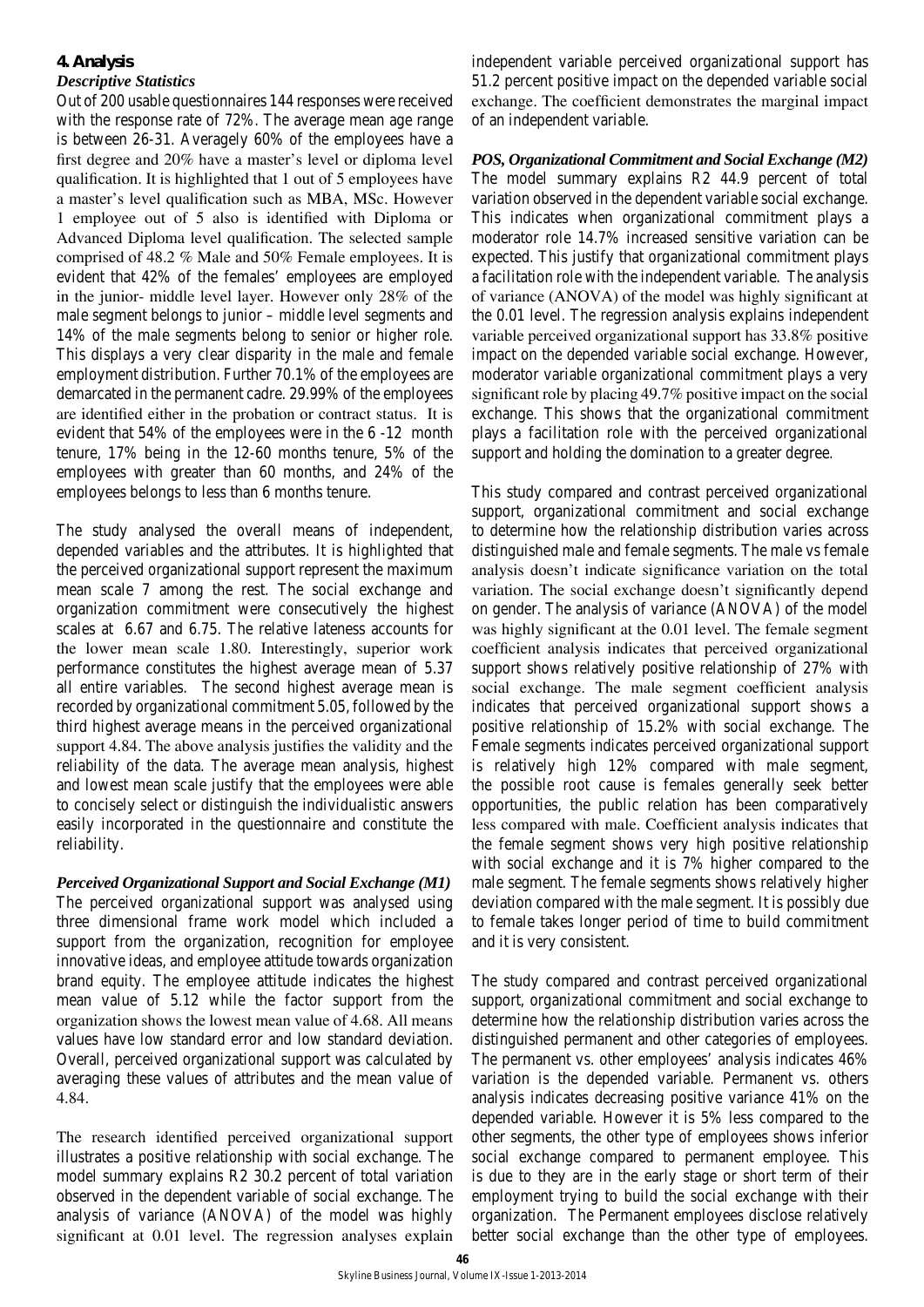It is evident that social exchange is built only in the long term basis and approach. The analysis of variance (ANOVA) of the model was highly significant at the 0.01 level. Coefficient analysis indicates that perceived organizational support shows a positive relationship of 38.9% with social exchange, Coefficient analysis indicates that perceived organizational support shows very inferior 7.7% positive relationship with social in the probation or contract employees. Probation or contract employees are not long lasting consistently, they disclose lower perceived organizational support. It is evident that perceived organizational support is not built in the short term. Permanent employee segment indicates that they disclose perceived organizational support very significantly compared with the probation or contract segment. It is evident that a perceived organizational support can be only build in longer term perspective.

Coefficient analysis indicates that organizational commitment shows significant variation on the dependent variable 4.3%. It discloses 65% with social exchange. Probationary or contract type segments illustrate a greater degree of commitment to the organization than the permanent employees since they wanted to achieve a better and stable position in the current organization, hence they keep higher energy and maintain higher organizational commitment. The permanent employee segment shows less organizational commitments compared with the probation and other type of employee segment. Maybe, they have already achieved stable positions in their job roles.

The work outcome is measured based on the data input. It is evident that all work outcomes resulted in considerable total variance on the social exchange while the perceived organizational support acted as the independent variable and the organizational commitment was moderated. The highest variation is monitored in the organizational citizenship behaviour 49.9%, the lowest was identified in the relative absenteeism 45.3%. Superior Work Performance and the relative absenteeism are accounts for 45.9 percent. Having considered the coefficient values it is possible to come to the decision that the perceived organizational support has 8.80 % positive relationship on the superior work outcome while the social exchanges acts as a dependent variable. Organizational citizenship behaviour accounts for 45.6% positive relationship. However, the coefficient value indicates that relative absenteeism and relative lateness has a negative relationship with perceived organizational support and social exchange. Relative absenteeism constitutes 29.7% negative relationship, whereas relative lateness has 18.9% negative relationship.

It is evident that overall the moderator organizational commitment enhances the relationship further than the perceived organizational support alone. The highest facilitation 47% was identified in the relative absenteeism and it is a negative impact. The lowest facilitation in relationship was identified in organizational citizenship behaviour 6.25%. Superior work performance and relative lateness consecutively accounts for 38 percent positive and 27% negative facilitation in their relationship with their specified variables.

# **5. Conclusions**

BPO organizations provide limited attention to distinguished dimension of productive exchange. The employer – employee social exchange is an existing reality. It is absolutely essential for BPO companies to maintain it to a rational level to consistently determine high productivity in employees work outcome. It is justifiable that the exchange process is primarily influenced by the culture, which opens many avenues for future research. Exchange process illustrates clear disparity among educational level, gender, experience, tenure and employee tier. It can be argued that the exchange process can be subjectively quantified and measured by establishing a human resource accounting system enabling the employees to have on Individual Exchange Index (IEI), possibly this can be utilized to determine productivity and ROIs. This subject area creates room for future research. Even though BPO companies understand and use productive exchange in a constructive manner, they are not using the exchange as a business strategy to generate profits due to a greater degree of risk imposed by the environmental factors.

Social exchange is built on a long term perspective and trust determines the baseline and is highly significant in the non-permanent segments; possibly they wanted to develop themselves as informal group to eliminate the risk factor oto their job role. Perceived organizational support and social exchange relationship is very significantly facilitated by the organizational commitment. It acts as a positive inducer in determining the superior work performance and organizational citizenship behaviour. Social exchange process remains high among the employees who have the correct combinations of managerial and technical knowledge. Does technical knowledge facilitate social exchange is interesting subject area for future research. Social exchange being very strong among the female employee compared with male workers in the BPO sector. Social exchange generate optimum productivity, however it is amazing to identify a less or number of female employees are holding managerial position in the BPO sector due to the Asian culture.

Organizational citizenship behaviour is increasingly involved in social exchange. The availability of organizational citizenship behaviour is absolutely critical to generate productive exchange. The positive (superior work performance and organizational citizenship behaviour) and negative work outcomes (relative lateness and relative absenteeism) relationship, variation and impact are facilitated and moderated by the organizational commitment proportionally. Perceived organizational support generated positive relationship with the social exchange, the relationship is very negatively enhanced while the moderator organizational commitment is involved. Organizational commitment is comparatively very high among the contract and external employees than among permanent employees.

Even though the social exchanges have received relatively less significant focus or limited attention in the BPO companies, they are strategic important elements or facts in the employment exchange or relationship. They are the baseline to decide whether retaining an employee is worth while or profitable for an organization in the long run. Possibly the research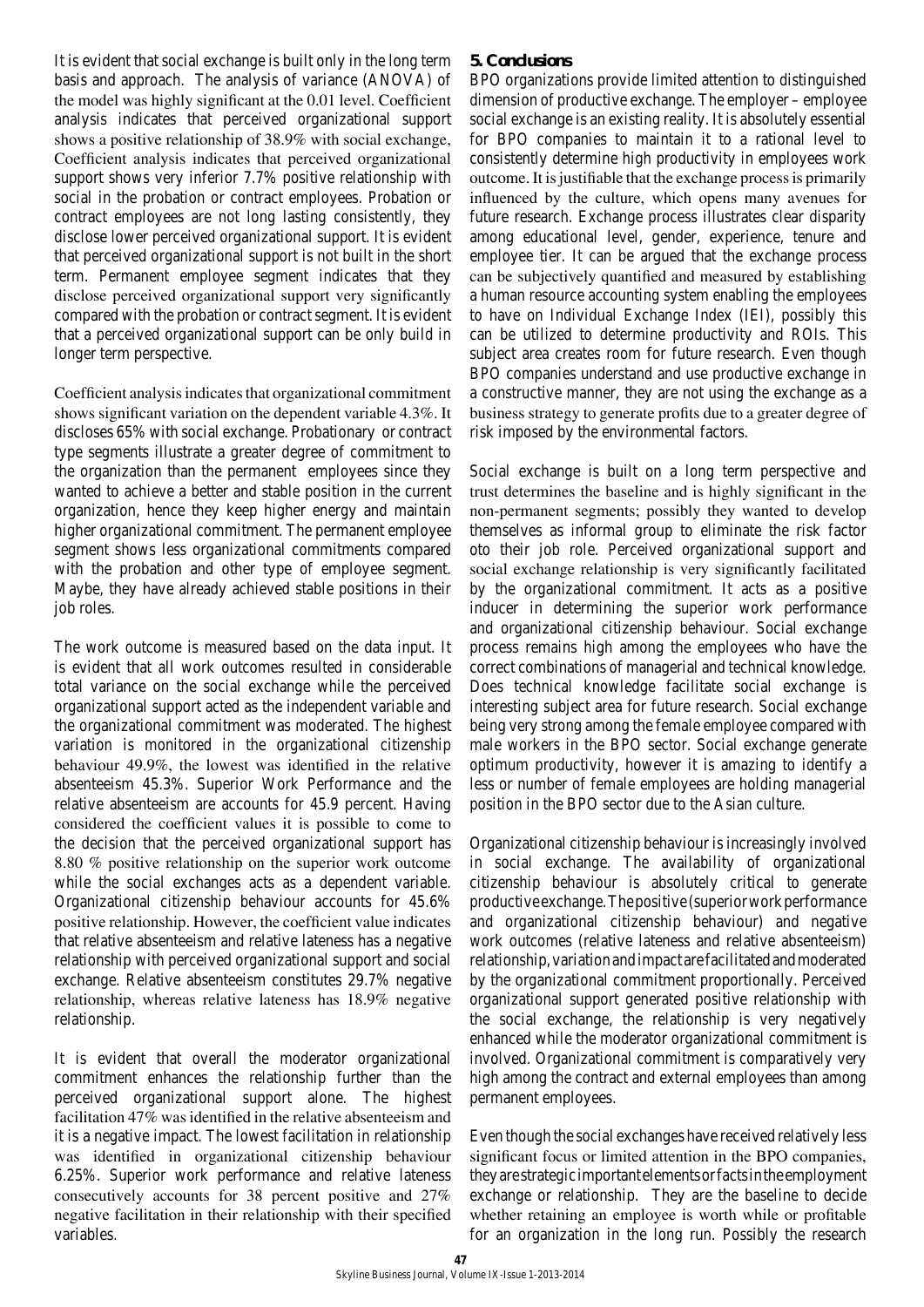will help the organization make strategic decision which may increase the productive exchange, often with correct understanding an awareness. Work force layoffs, reducing work force, use of contract workers provide distinguished insight to workers about the type of psychological contract they have with their organization. The researchers wish to see BPO organization focus comprehensively to revise the employees' base who feel that their existing psychological contracts need re-visiting. Based on this research, it is clear that the employer- employee exchange and the employee work outcome is strategicly important to organizational phenomenon among the BPO sector in Sri Lanka, which provide the correct basis for understanding the bond between their employees and organization.

## **References**

Allen D., Shore L. & Griffeth R. (2003). The role of perceived organizational support and supportive human resource practices in the turnover process. Journal of Management 29, 99–118.

Allen, N. J., & Meyer, J. P. (1990). The measurement and antecedents of affective, continuance, and normative commitment. Journal of Occupational Psychology, 63, 1-18. Armeli, S., Eisenberger, R., Fasolo, P., & Lynch, P. (1998). Perceived organizational support and police performance: The moderating influence of socio emotional needs. Journal of Applied Psychology, 83(2), 288-297.

Aselage, J., & Eisenberger, R. (2003). Perceived organizational support and psychological contracts: A theoretical integration. Journal of Organizational Behavior, 24, 491-509.

Becker, H. S. (1960). Notes on the concept of commitment. American Journal of Sociology, 66, 32-42.

Blau, P. M. (1964). Exchange and power in social life. New York: Wiley.

Cobb, S. (1976). Social support as a moderator of life stress. Psychosomatic Medicine, 38, 300-314.

Cohen, S., & Wills, T.A. (1985). Stress, social support and the buffering hypothesis. Psychological Bulletin, 98, 310-357 Cropanzano R. & Mitchell M.S. (2005) Social exchange theory: an interdisciplinary review. Journal of Management 31, 874–900.

Eisenberger, R., Armeli, S., Rexwinkel, B., Lynch, P. D., & Rhoades, L. (2001). Reciprocation of perceived organizational support. Journal of Applied Psychology, 86(1), 42-51.

Eisenberger, R., Fasolo, P., & Davis-LaMastro, V. (1990). Perceived organizational support and employee diligence, commitment, and innovation.

Eisenberger, R., Huntington, R., Hutchison, S., & Sowa, D. (1986). Perceived organizational support. Journal of Applied Psychology, 71, 500-507.

Emerson, R. (1981). Social exchange theory. In M. Rosenberg & R. Turner (Eds.), Social psychology: Sociological perspectives (pp. 30-65). New York: Basic Books.

Gartner, K.N., & Nollen, S.D. (1989). Career experiences, perceptions of employment practices, and psychological commitment to the organization. Human Relations, 42, 975- 91.

George, J.M., Reed, T.F., Ballard, K.A., Colin, J., & Fielding, J. (1993). Contact with AIDS patients as a source of work related distress effects of organizational and social support. Academy of Management Journal, 36, 157-171.

Gumuseli A.I. & Ergin B. (2002) The manager's role in enhancing the transfer of training: a Turkish case study. International Journal of Training and Development 6 (2), 80–97.

Hooper D. & Martin R.(2008). Beyond personal LMX. quality: the effect of perceived LMX variability on employee reactions. Leadership Quarterly 19, 20–30.

Ladd, D. (1997). Do two dimensions of OCBs have different correlates? Unpublished Master=s thesis, Purdue University, West Lafayette, Indiana.

Lawler E.J. & Yoon J. (1996) Commitment in exchange relations: test of a theory of relational cohesion. American Sociological Review 61, 89–108.

Leather, P., Lawrence, C., Beale, D. & Cox, T. (1998). Exposure to occupational violence and the buffering effects of intra-organizational support. Work and Stress, 12, 161-178 Levinson, H. (1965). Reciprocation: The relationship between man and organization. Administrative Science Quarterly, 9, 370-390.

MacCallum, R. C., Browne, M. W., & Sugawara, H. M. (1996). Power analysis and determination of sample size for covariance structure modeling. Psychological Methods, 1, 130-149.

McGee, G. W., & Ford, R. C. (1987). Two dimensions of organizational commitment: Reexamination of the Affective and Continuance Commitment Scales. Journal of Applied Psychology, 72, 638-642.

McLean Parks, J. M. (1992, April). The role of incomplete contracts and their governance in delinquency, in-role, and extra-role behaviors. Paper presented at the meeting of the Society for Industrial and Organizational Psychology, Montreal.

Meyer, J. P., & Allen, N. J. (1984). Testing the ''side-bet theory'' of organizational commitment: Some methodological considerations.

Mowday, R., Porter, L., & Steers, R. (1982). Employeeorganizations linkages – The psychology of commitment, absenteeism and turnover. London: Academic Press Olga Epitropaki and Robin Martin (2013), Transformational– transactional leadership and upward influence: The role of Relative Leader–Member Exchanges (RLMX) and Perceived Organizational Support (POS), The Leadership Quarterly 24 (2013) 299–315.

Organ, D. W. (1988). Organizational citizenship behavior: The good soldier syndrome. Lexington, MA: Lexington